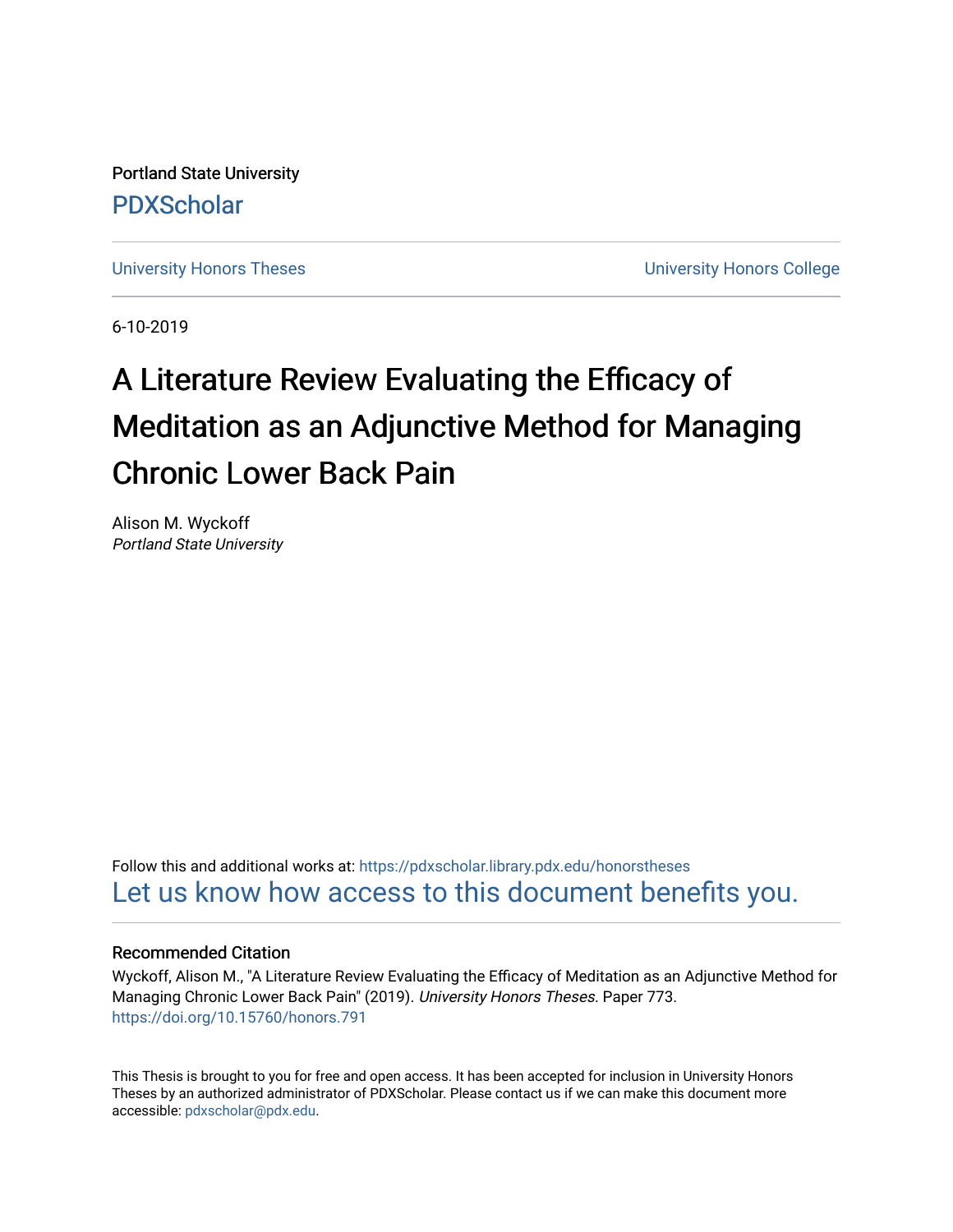## A Literature Review Evaluating the Efficacy of Meditation as an Adjunctive Method for Managing Chronic Lower Back Pain

By Alison Wyckoff

An undergraduate honors thesis submitted in partial fulfillment of the requirements for the

degree of

Health Studies: Health Sciences

in University Honors and

OHSU-PSU School of Public Health

Thesis Adviser

Claire Wheeler MD, Ph.D.

Portland State University

2019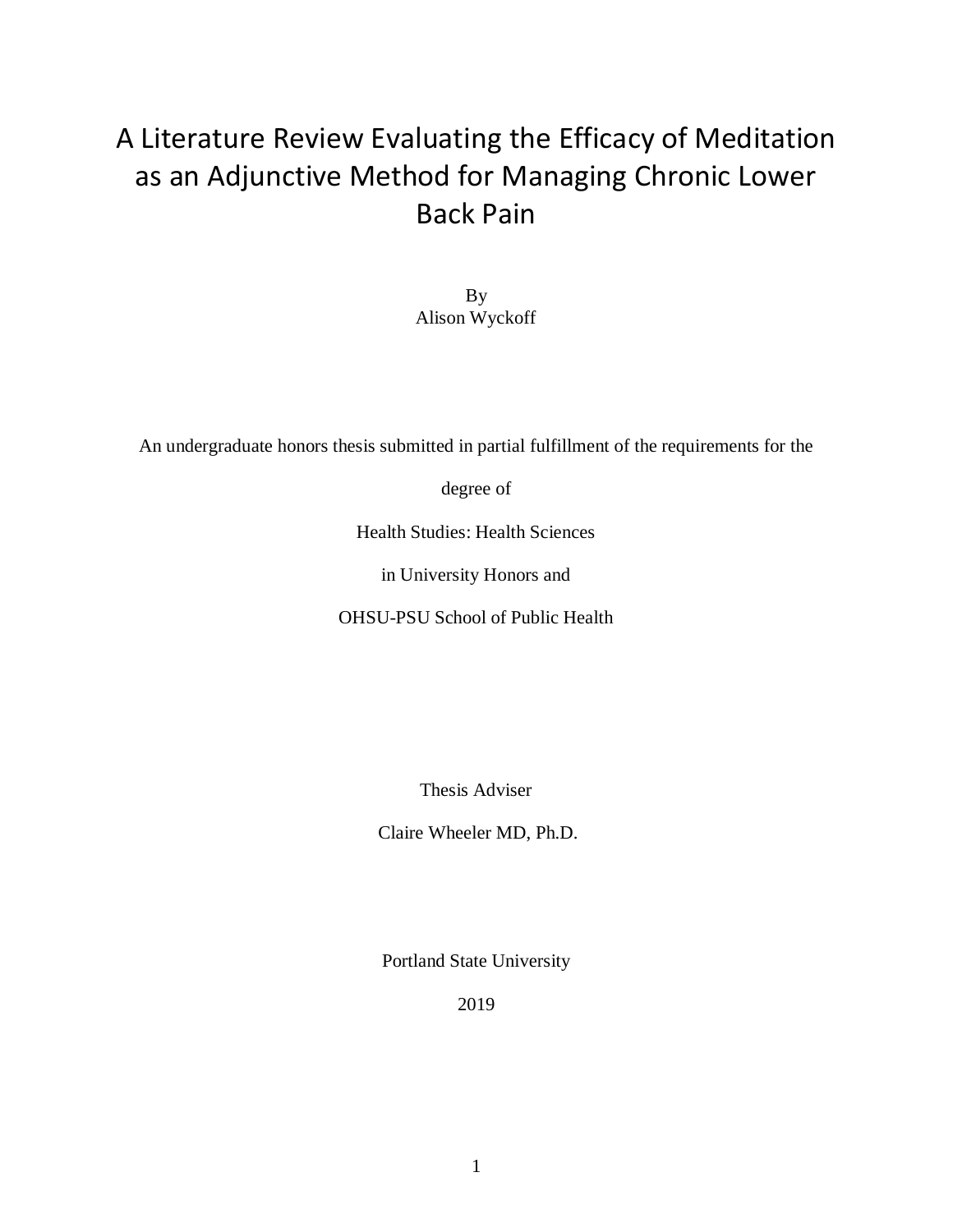## Table of Contents

| Abstract                                   | $\overline{\mathbf{3}}$ |
|--------------------------------------------|-------------------------|
| <b>Introduction</b>                        | 3                       |
| Chronic Pain                               | 3                       |
| Cost of Chronic Pain                       | 3                       |
| <b>Current Methods of Treatment</b>        | $\overline{4}$          |
| Meditation                                 | 5                       |
| <b>Methods</b>                             | 6                       |
| <b>Results</b>                             | 6                       |
| Morone et al. (2016)                       | 6                       |
| Luiggi-Hernandez et al. (2017)             | 7                       |
| Cherkin et al. (2016)                      | 7                       |
| Zgierska et al. (2016)                     | 8                       |
| Kratz, Murphy, Kalpakjian, and Chen (2018) | 9                       |
| Day et al. (2019)                          | 9                       |
| Michalsen et al. (2016)                    | 9                       |
| Ardito et al. (2017)                       | 9                       |
| Schmidt et al. (2015)                      | 10                      |
| <b>Discussion</b>                          | 10                      |
| Conclusion                                 | 12                      |
| <b>References</b>                          | 14                      |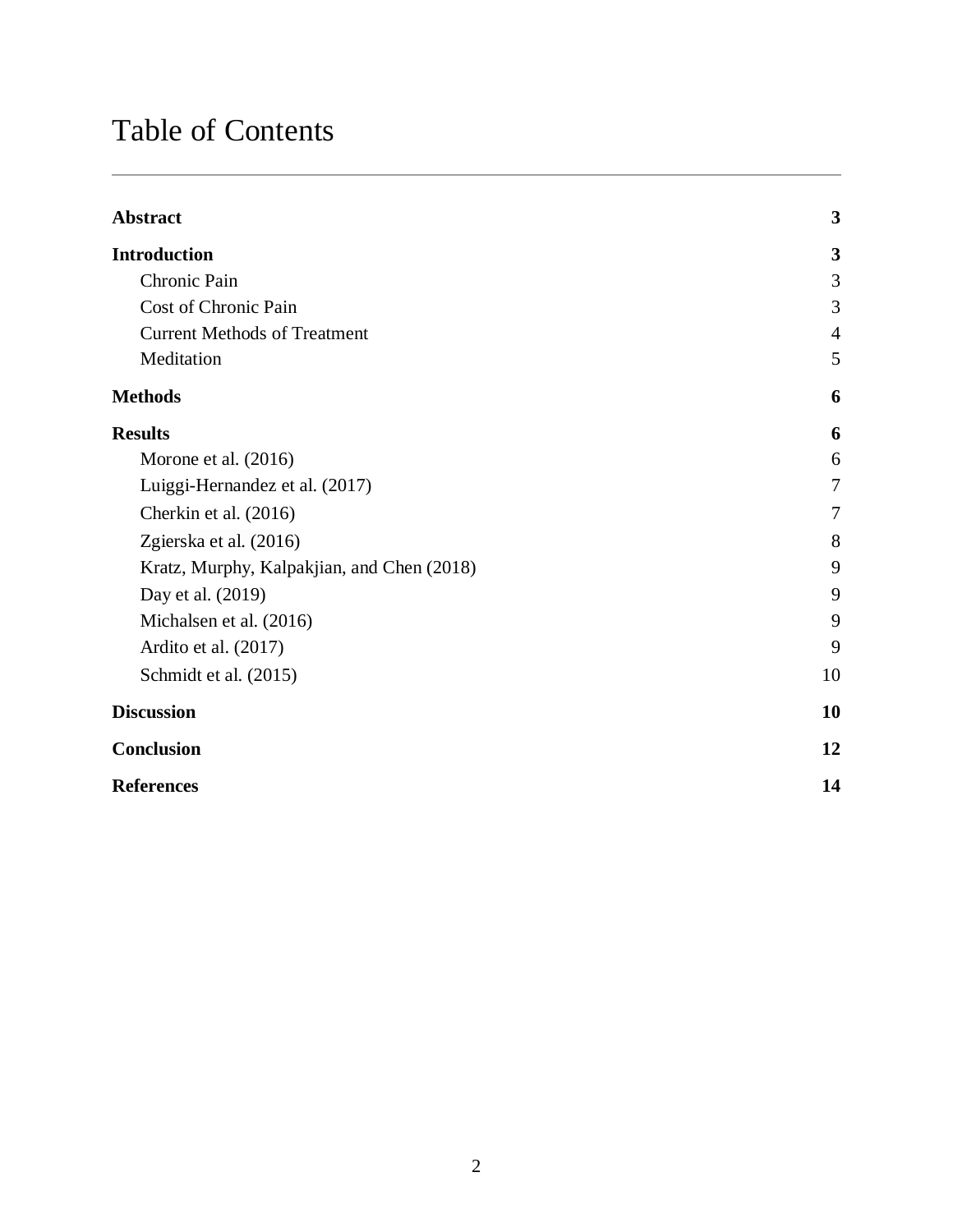## **Abstract**

This thesis is a comprehensive review of the literature on the efficacy of meditation an adjunctive treatment for chronic lower back pain management. Nine published studies were identified by a comprehensive search of peer-reviewed literature. The studies vary methodologically in their organization and designs as well as by sample size, with the largest study including 282 participants and the smallest including 8 participants. The studies were compared and contrasted based on experimental design, measured outcomes or assessments, and research findings. The main outcomes measured across the studies included changes in functional mobility, pain bothersomeness, acceptance and awareness, and changes in depressive states, the results of which were variable. The differences in results may be contributable to inconsistencies between the organization and design of each study. Overall, the studies supported meditation, specifically the MBSR program, as a beneficial additional method of treatment for chronic lower back pain management. Given the increasing need for effective treatments that target chronic pain management, greater adherence to the consistency in the organization and design of randomized control studies to that of the MBSR clinical procedures, must be emphasized in order to evaluate the efficacy of the MBSR program as a valuable adjunctive treatment.

**Keywords:** Chronic pain; Chronic lower back pain; Meditation; Mindfulness Based Stress Reduction (MBSR); Mindfulness

## **Introduction**

#### **Chronic Pain**

Pain is defined as a signal in the nervous system indicating that something may be wrong with the physical body (NIH, 2019). Pain may be experienced as a prick, tingle, sting, burn or ache within the body and each may be experienced to varying degrees, ranging from dull to sharp (NIH, 2019). The NIH has divided pain into two categories: acute pain and chronic pain. Acute pain is experienced with injury and is typically sharp or severe (NIH, 2019). The NIH (2019) defines chronic pain as pain that lasts for weeks, months, or even years. The severity of chronic pain can be further distinguished by the degree to which the pain limits major life domains, such as work, social and recreational activities, as described by Dahlhamer et al. (2016) in the CDC Morbidity and Mortality Weekly Report. People living with chronic pain may be able to maintain normal life activities despite the condition, but others, said to have high-impact chronic pain, cannot maintain daily life activities. According to the NIH (2019), chronic pain may result from injury, or infection, and in cases involving arthritis or cancer the cause may be ongoing, or in other instances the cause may be idiopathic. Notably, environmental and psychological factors can worsen the experience of pain (NIH, 2019). According to Clark, Yang and Janal (1998), stressful experiences in particular affect pain thresholds, as they may induce either analgesia or hyperalgesia.

## **Cost of Chronic Pain**

The CDC analyzed the 2016 National Health Interview Survey (NHIS) data to estimate the prevalence of chronic pain in the U.S. and reported that 20.4% or 50.5 million U.S. adults live with chronic pain, and an additional 8% or 19.6 million U.S. adults were found to be living with highimpact chronic pain (Dahlhamer et al., 2018). According to Dahlhamer et al., women, veterans, adults of advanced ages, adults who were unemployed but had previously been employed, adults with educational background below that of a bachelor's degree, adults living in poverty, and adults living in rural communities were reported with higher prevalence of chronic pain. Data from the Centers for Disease Control (CDC) (2006) revealed that musculoskeletal conditions including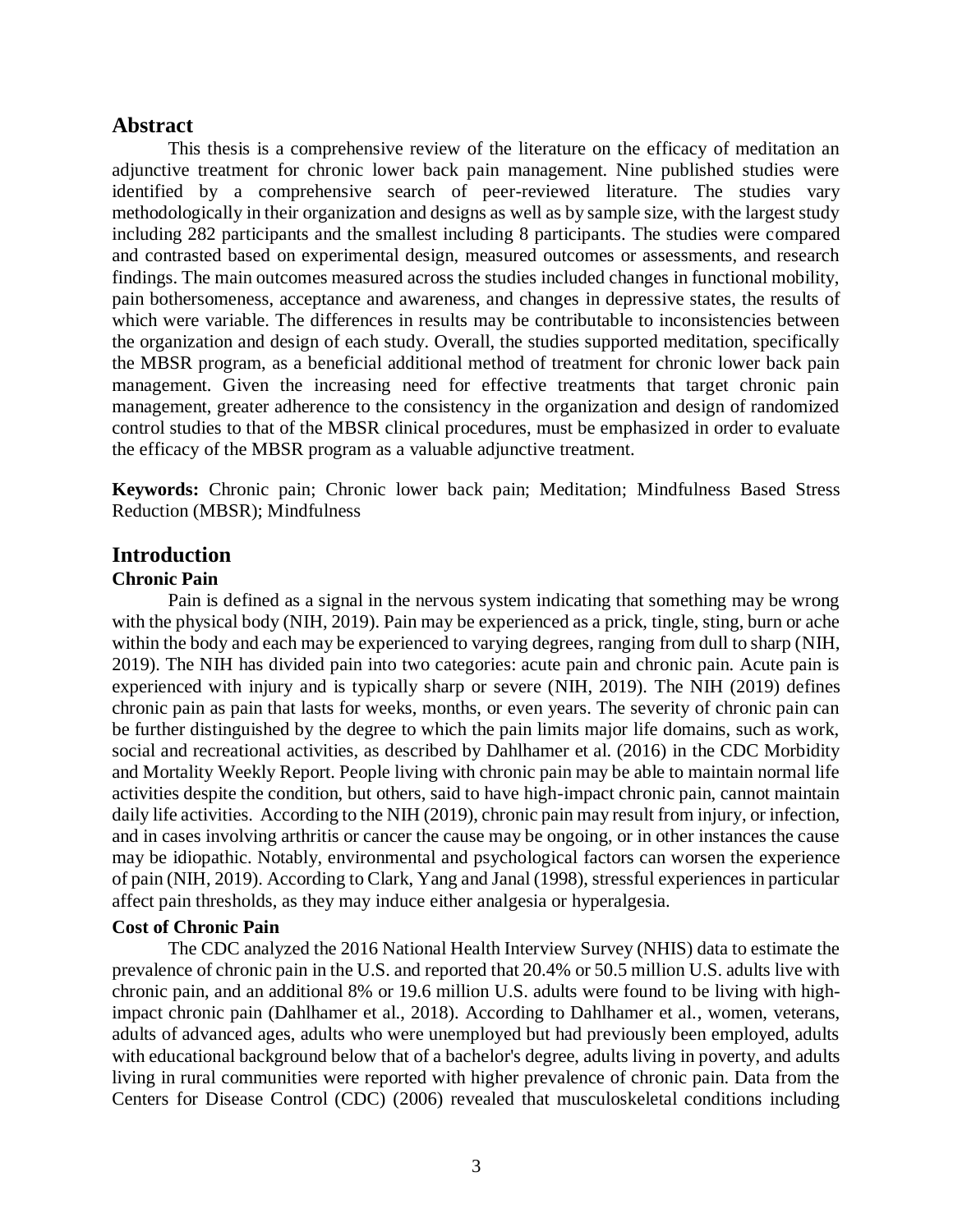spinal disorders, arthropathies, and rheumatisms were within the top 10 most common reasons adults sought medical care services. In 2001 to 2002, 29.4 million ambulatory visits to physicians' offices were the result of arthropathic conditions which were diagnosed upon arrival (Schappert, 2006). These statistics support the claim that chronic pain conditions are a leading cause for hospital visits (Schappert, 2006).

A 2011 report from the Institute of Medicine (IOM) made a conservative estimate that the economic cost of chronic pain in the U.S. was \$560-635 billion a year. The estimate takes into account the cost of healthcare and the cost of lost productivity, which were estimated at \$261–300 billion and \$297–336 billion respectively (IOM, 2011). According to the IOM, in 2008 the Federal Medicare program covered 25% of the U.S. medical expenditures on pain, which was valued at \$65.3 billion. State and federal programs, including Medicare, Medicaid, and the Department of Veterans Affairs, Workers' compensation and other medical aid programs, covered \$99 billion attributed to chronic pain in 2008 (IOM, 2011). These estimates do not include the lost revenue from taxable incomes, which would likely have compounding effects (IOM, 2011).

#### **Current Methods of Treatment**

It has been found that a common treatment for high impact chronic pain resulting from osteoarthritis is total joint replacement surgery (Kremers et al., 2015). Kremers et al. estimated that in the year of 2010, 2.5 million individuals in the U.S. had total hip replacement surgery and 4.7 million had total knee replacement surgery. With improved quality in function and mobility gained from joint replacement surgeries, and the lack of prevention of osteoarthritis, there will likely be an increase in the demand for total joint replacement surgeries (Kremers et al., 2015). From analyzing large cohorts from national data, Kremers et al. estimated that in the year of 2030, 11 million individuals may be living with total knee or hip replacements, and with the rise in prevalence, the study also predicted a shift to younger ages. It is also worth reporting that in 2005- 2006 African Americans received total hip replacement surgeries at a rate of 5.6 per 1,000 people in the U.S., while Caucasian Americans received the same surgeries at a rate of 9.1 per 1,000 (Tomek, Goodman, Esty, Bell, & Fisher, 2010).

One non-invasive method used to combat chronic pain in the past has been prescription of opioid drugs such as oxycodone, hydrocodone, codeine, morphine, and many others (Volkow & McLellan, 2016). Opioids are a class of narcotic drugs with chemical structures that mimic natural neurotransmitters, allowing them to attach to opioid receptors in the brain. The stimulation of these nerve cells produces what is called the "opioid effect," which blocks pain and stimulates the production of dopamine (Volkow & McLellan, 2016). According to the National Alliance of Advocates for Buprenorphine (2008), overstimulation of this system produces euphoric effects, which is the basis for the addictive qualities of these drugs. Opioids are also the most commonly prescribed and effective analgesic treatment for severe, postoperative pain (Corder et al., 2018).

Heavy reliance and over prescribing of opioid drugs have contributed to an epidemic of opioid related overdoses and addiction (Compton, & Volkow, 2006). According to the CDC (2018), 17.4% of Americans received one or more opioid prescriptions, with an average receiving 3.4 prescriptions in 2017. More than 3.5% of Americans reported misusing prescription opioid drugs in 2016 (Hoots et al., 2018). In their 2018 publication, the CDC also reported a record high for drug overdose fatalities in 2016, with a total of 63,632 fatal drug overdoses, which is a rate of 19.8 per 100,000 persons (Hoots et al., 2018). Of the total reported, 66.4%, or 42,249, of the drug overdose fatalities involved prescription or illicit opioids, with the most common being manufactured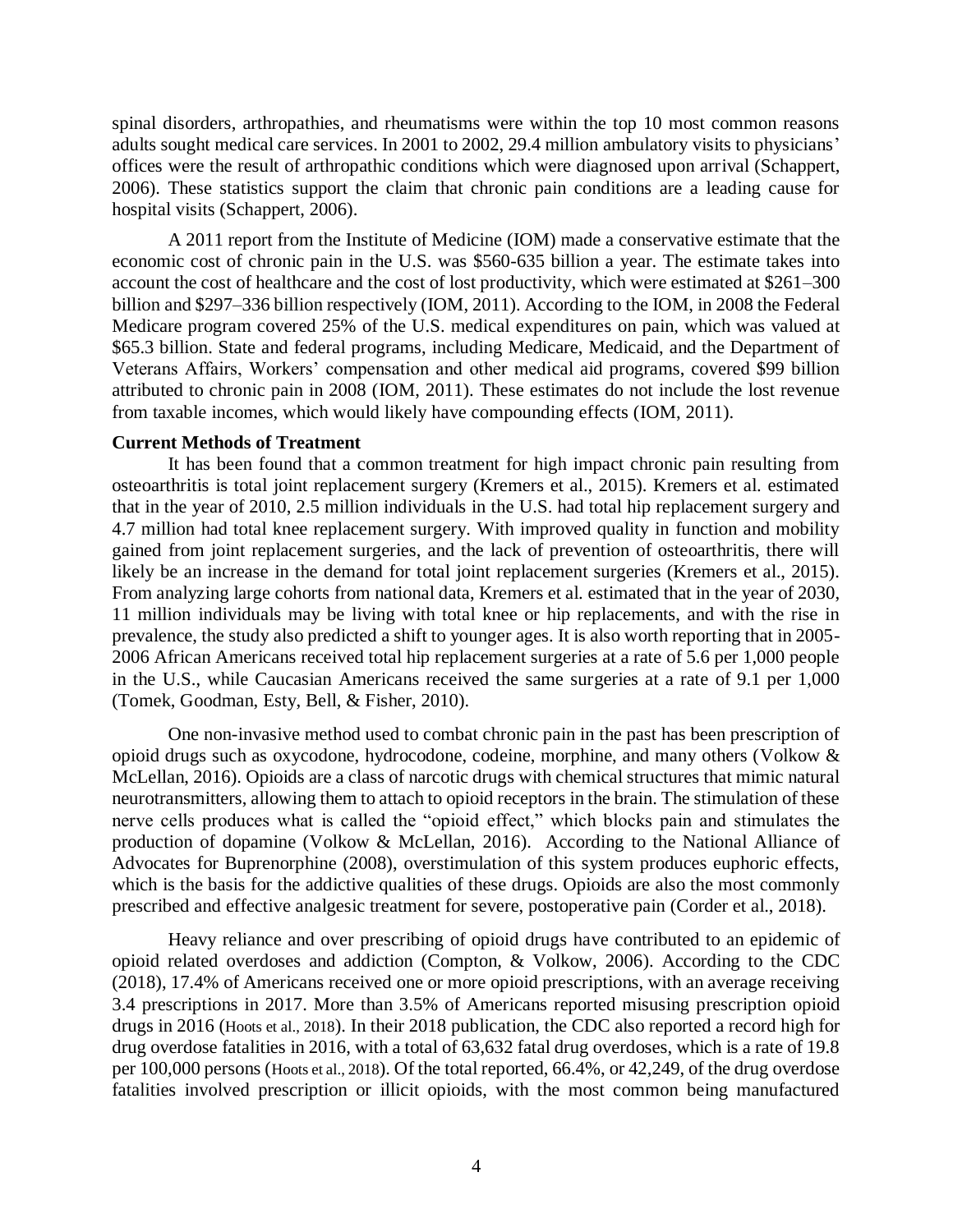fentanyl (Hoots et al., 2018). Rates of drug overdoses involving synthetic opioids such as fentanyl have increased by 87% from 2013 to 2016. A multifaceted preventative approach is needed to respond to the epidemic of opioid abuse through harm reduction and recovery informed care, along with safe prescribing and pain management practices (Seth, Scholl, Rudd & Bacon, 2018).

Aside from the serious risks that addiction to opioid drugs pose, there are two side effects that reduce the efficacy of long-term treatment with prescription opioids for chronic pain (Ballantyne & Mao, 2003). Ballantyne and Mao have described one side effect to be the pharmacologic phenomenon of opioid tolerance, which develops from repeated use and establishes a need for increased dose in order to maintain equipotent analgesic, or pain reducing effects. According to the authors, opioid tolerance can be both associative, which involves psychological factors, as well as non-associative, which occurs at the neurological level. Non-associative opioid tolerance involves the down regulation or desensitization of opioid receptors through a decreased turnover rate, as well as a reduction in the number of receptors (Ballantyne & Mao, 2003). The use of opioid drugs is also associated with the activation of a "pronociceptive mechanism leading to increased pain sensitivity," also known as hyperalgesia (Wilder-Smith & Arendt-Nielsen, 2006, p. 602). The onset of opioid induced hyperalgesia is associated with long term use, high doses, and abrupt changes in dose concentration (Wilder-Smith & Arendt-Nielsen, 2006).

### **Meditation**

Meditative practices commonly used for therapeutic purposes originate from Zen Buddhism, yoga and Vipassana (Kabat-Zinn, 1985). Applied without the religious and culturally specific ideologies, such highly developed practices utilize one's attention to develop what is referred to as "insight," "bare attention," or "detached observation" (Kabat-Zinn, 1985). Meditation involves different mental skills and qualities of consciousness depending on the ideology (Kabat-Zinn, 1985). As described by Kabat-Zinn (1985), mindful meditation draws from the traditional practices of Theravada Buddhism, and is known as Satipatthana Vipassana, which works to develop awareness and attentiveness to ordinary experiences (Young, 1994). One of the goals of mindful meditation is to remain aware of a phenomenon, such as physical pain, from moment-to-moment, as it exists, without allowing one's judgments or feelings to distort it (Kabat-Zinn, 1985).

The Mindfulness Based Stress Reduction (MBSR) program, developed by Jon Kabat-Zinn, combines a range of techniques with the common theme of cultivating mindfulness. Mindfulness has been defined as nonjudgmental, moment-to-moment attention, focused on the present (Kabat-Zinn, 1990). Practices such as the body scan, which is the first clinical practice included in the MBSR program, and sitting meditation are somatically orienting and work to increase one's ability to be attentive and focused. MBSR, as a clinical practice, takes the form of an 8-week course that starts with introductory informational meetings that are followed by eight 2 ½ hour long group meetings, and a day long retreat in the sixth week (Kabat-Zinn, 1990). To complete the program, participants are required to practice the techniques they learn in clinic for 45 minutes at home, 6 days a week for the entire duration of the program.

The body scan, also referred to as "sweeping" (Kabat-Zinn, 1982, p.36), involves sitting or lying in a comfortable position while listening to an instructor or a recording that slowly guide attention to different regions of the body. The metaphor commonly used involves a circular furnace slowly scanning a metal bar, and temporarily melting the region in focus, while pushing impurities to the end of the bar. The practice involves using the body as a sort of vehicle to stabilize the mind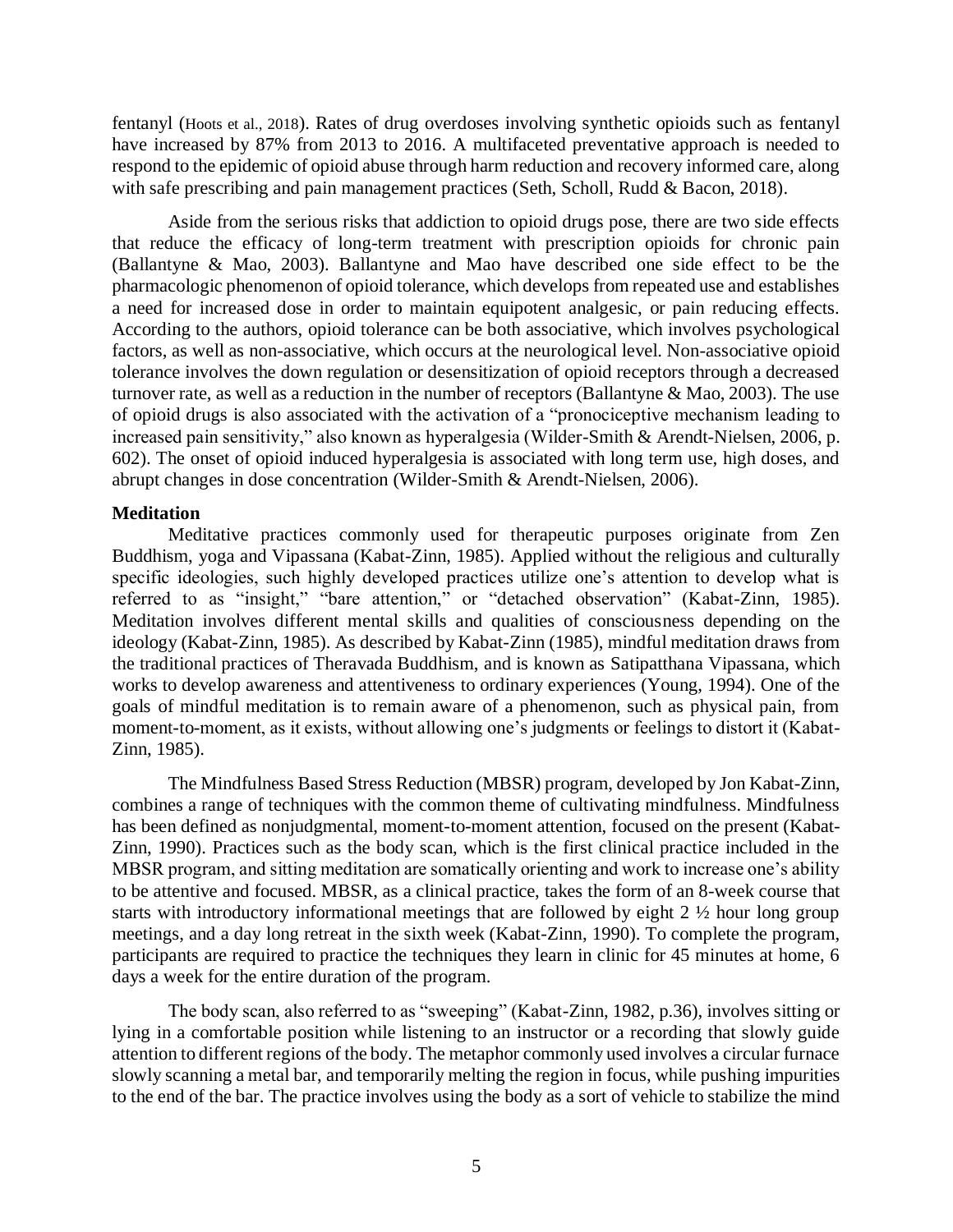(Dreeben, Mamberg, & Salmon, 2013). The body scan is one of the fundamental practices that stabilizes attention by shifting focus during insight meditation so it is not lost in thought which can elicit more detailed awareness of emotional, cognitive, and physical experiences (Dreeben et al., 2013). With the body scan specifically, intimate and nonjudgmental knowledge of bodily experience or existence, leads to the acceptance of impermanence, and as a consequence, the dependence on the body as an identification of self is reduced. Dreeben et al. argue that the cognitive shift in dis-identification with the body may be core to the benefits of practicing the body scan in MBSR, as it encourages participants to be flexible and to be able to maintain perspective while perceiving experiences. The body scan as taught in MBSR provides the opportunity to experience the ways in which one has autonomy over judgmental thinking and the flexibility in the quality of attention, which, may contribute to the elimination of suffering (Kabat-Zinn, 1990).

Santarnecchi et al. (2014) measured changes in cortical and subcortical thickness within the brain preceding and anteceding an 8-week training program in MBSR. The study included 23 subjects who were new to meditation. The results from this found significant increases in cortical thickness of the right insula, and significant decreases in self-reported stress and anxiety in the MBSR group compared to the control group (Santarnecchi et al., 2014). According to Uddin et al. (2017), electrical stimulation of the insula has been shown to affect heart rate and blood pressure, indicating a relationship to the autonomic nervous system. Through neuroimaging the insula has also been shown to play a role interception, which is the sense of the physiological condition of the body, demonstrated in subjects who became aware of thirst, heartbeat, and bladder functions (Uddin et al., 2017). The results from the Santarnecchi et al. study involving structural changes within the brains of the MBSR participants have great clinical implications as the findings provide a plausible neurobiological basis for the observed reduction in stress and anxiety that was measured within only 8 weeks.

## **Methods**

The database PubMed Health, and the search engine Google Scholar were used to identify randomized control trials published since 2015. The keywords used were as follows: ["chronic pain" OR "chronic lower back pain"] AND ["pain management" OR "meditation" OR "alternative treatments"]. The search was limited to studies involving participants with chronic lower back pain meeting the NIH criteria. Combined interventions including mediation along with another method of experimental treatment for chronic pain management were also included. Systematic reviews and meta-analyses were excluded based on the heterogeneity of specific chronic pain conditions. However, meta-analyses were reviewed to search for relevant citations with original data specifically pertaining to chronic lower back pain and meditation. Studies were selected for review if they met all the inclusion criteria as follows: (1) adults with idiopathic chronic lower back pain were involved, (2) were randomized control trials, (3) were group studies, (4) described the group specific outcomes on changes in pain intensity, acceptability, and physical function, (5) used MBSR as an experimental intervention method.

## **Results**

The single-blind, randomized control study conducted by Morone et al. (2016) assessed the effectiveness of MBSR in the treatment of idiopathic chronic low back pain in older adults. The 8-week study measured changes in function and lower back pain experienced by 282 individuals living in Pittsburgh. The participants were 65 years or older with the average age being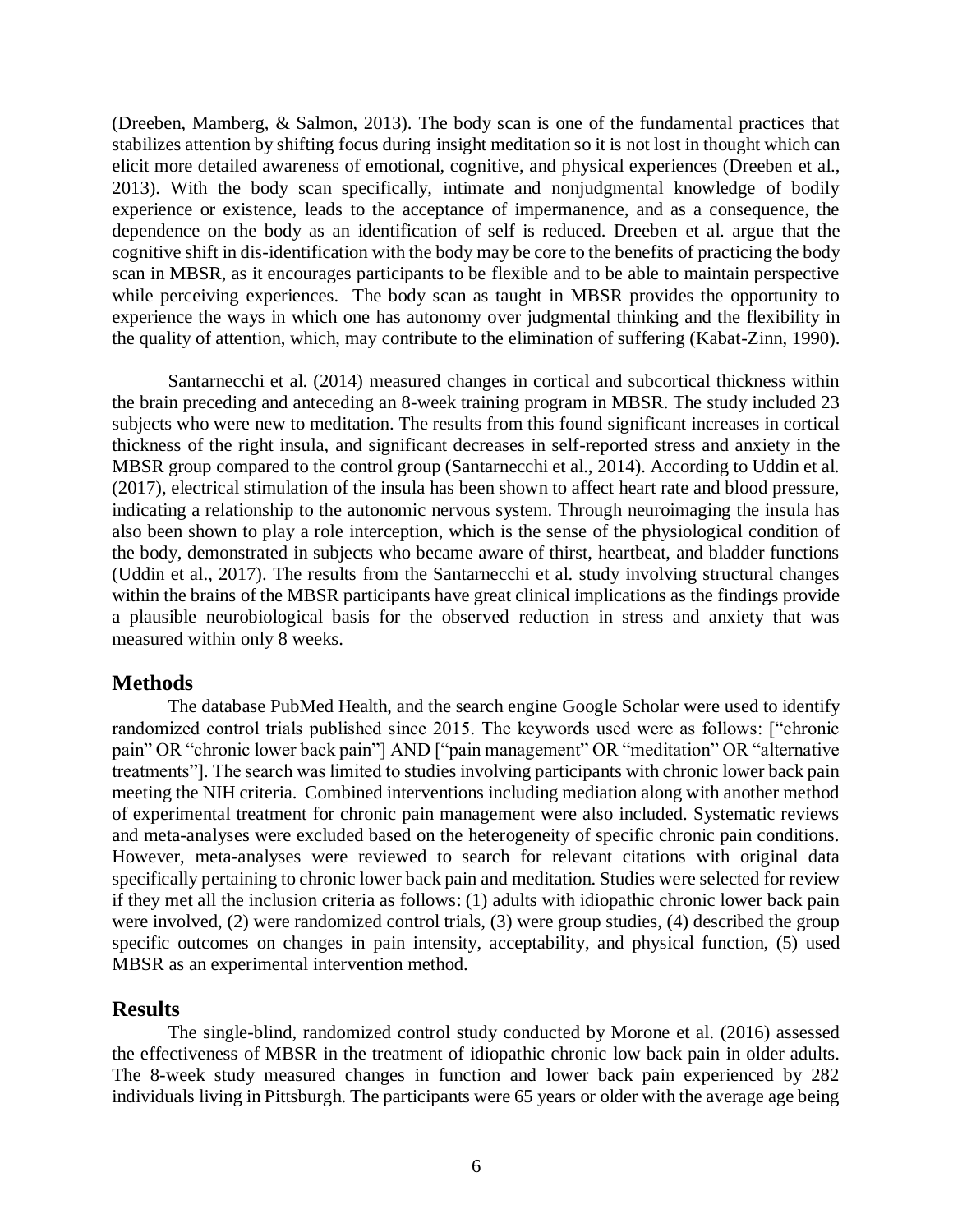74.5, 66.3% were women, predominantly white and all had experiences chronic lower back pain for three months or more, and scored more than 11 points, at baseline, on the Roland and Morris Disability Questionnaire (RMDQ). People who had severely impaired mobility, were experiencing other pain in their body that was more severe than their chronic lower back pain, or people who had moderate to severe depressive states were excluded from the study. The control group consisted of 142 individuals who completed a health education program, and the experimental group included 140 individuals who received an MBSR intervention that included selfmanagement practices such as body scans, walking meditation, and mindful stretching. The primary assessments of the study included changes in mobility and pain which were measured upon completion at week 8- and 6-months post intervention. Participants were also brought in for monthly 60-minute "booster sessions" between the week 8 assessment and the 6-month follow-up.

After 8 weeks Morone et al. (2016) found improvements in function measured by a 1.1 point reduction in the average scores of the intervention group compared to the control group on the RMDQ. At the 6-month follow-up, Morone et al. measured a 0.04 point reduction in the average RMDQ scores of the intervention group compared to the control group. The results measuring improved function in the MBSR group were, however, clinically insignificant ( $P =$ 0.01) when compared to the control group. Morone et al. also found the changes in pain, measured using the Numeric Pain Rating Scale, between the two groups to be clinically insignificant ( $P =$ 0.08) at both the 8 week and 6-month follow-up period.

The Luiggi-Hernandez et al. (2017) study was a qualitative analysis of older adults with chronic lower back pain and their experience managing their pain by practicing mindful meditation. The analysis involved qualitative coding of conversations from four different groups, all discussing personal experiences with mindful meditation, in an effort to identify common themes (Luiggi-Hernandez et al., 2017). The study found several common themes involving decreased negative emotions, which including a gained ability to overcome the fear of pain, a shift in pain awareness, and the significance of pain lessened (Luiggi-Hernandez et al., 2017). According to Luiggi-Hernandez et al., based on first hand statements from 25 individuals, ages 65 and older, and who live with chronic lower back pain, mindful meditation may have a positive impact on some older individuals experience with chronic pain.

Cherkin et al. (2016) reported on a randomized controlled trial that assessed the analgesic effects of MBSR and Cognitive-Behavioral Therapy (CBT) as adjunctive methods of treatment for people with chronic lower back pain during a 52-week intervention. The participants initially included 341 patients from an integrated healthcare system in Washington State, who all reported experiencing idiopathic or non-specific lower back pain for at least 3 months (Cherkin et al., 2016). The participants were on average 49.3 years old, 65.7% were female, 82.5% were white and 11.1% were using opioid medication to treat lower back pain (Cherkin et al., 2016). Of the 341 participants 78 of them were unemployed and 37.4% reported an annual family income less than \$55,000 USD (Cherkin et al., 2016). Cherkin et al. measured baseline functional limitations using Roland Disability Questionnaire (RDQ), characteristic pain intensity, levels of depression using PHQ-8, and anxiety using GAS-2. The authors also reported that at baseline, only 7.5 out of the 341 participants reported, on a scale from 1 to 10, that they expected a self-management program would be helpful in alleviating chronic lower back pain. In addition to receiving standard or usual care, 116 participants were trained in MBSR, and 113 participants were treated with CBT (Cherkin et al., 2016). The remaining 112 participants entered the control group, receiving standard care only (Cherkin et al., 2016). Due to loss in follow up, the sample size at 52 weeks, dropped to 264,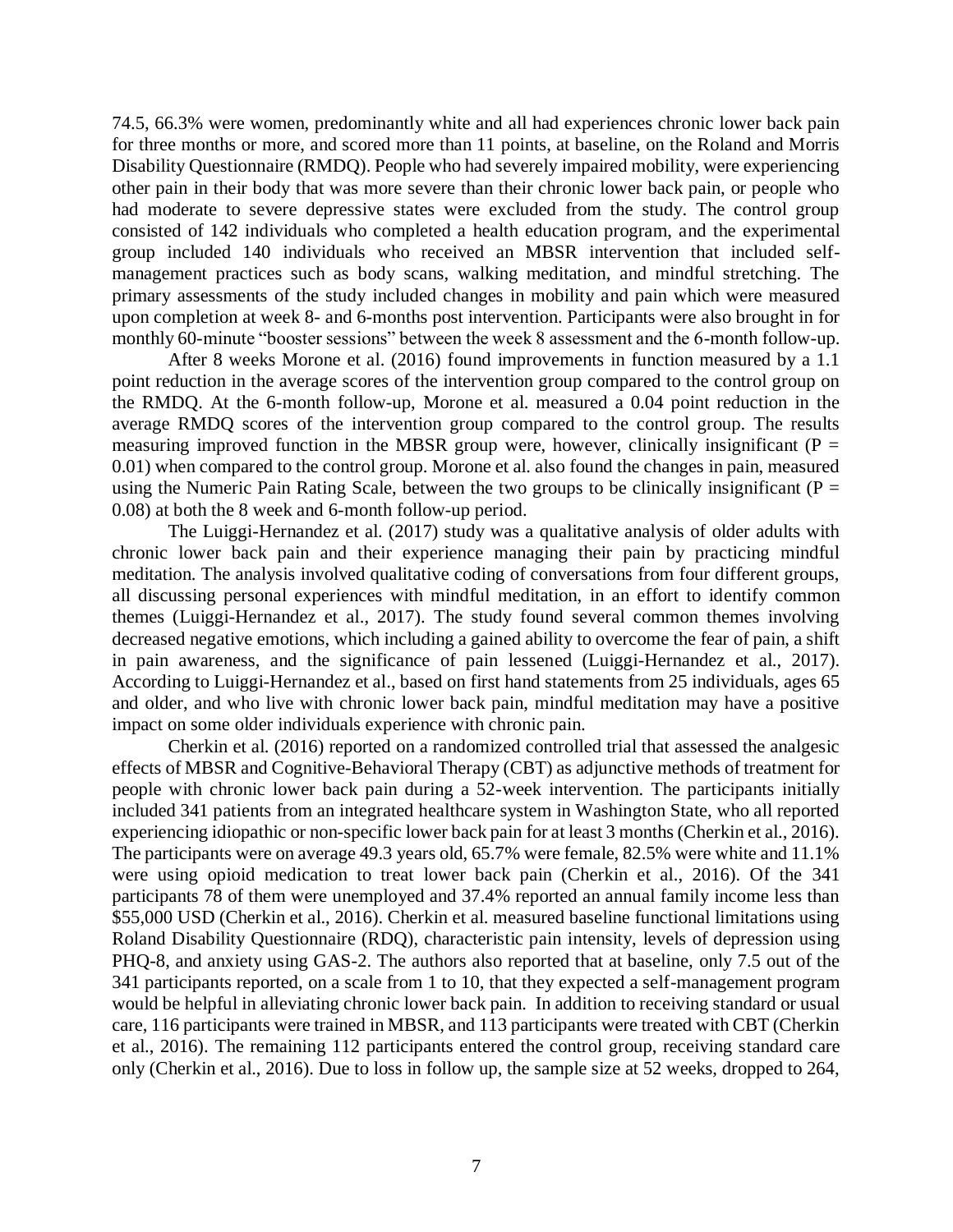with 88 individuals in each group, which remained large enough to detect significant differences (Cherkin et al., 2016).

Cherkin et al. (2016) found significant between-group improvements in physical function at week 26 between the participants who received MBSR, who scored an average of 60.5% on the RDQ, and those who received standard care alone, who scored an average of 44.1% (*P = 0.04*). The trend persisted after 52 weeks, showing significant differences between the MBSR and control group ( $P = 0.01$ ) scores on the RDQ, with the MBSR group scoring 68.6% and the control group scoring 48.6% (Cherkin et al., 2016). In comparing pain bothersomeness, Cherkin et al. found significant differences between the MBSR group and the control at weeks 26 ( $P = 0.01$ ) and 52 (P  $= 0.02$ ). The authors examined the percentages of participants with significant improvements in pain bothersomeness at week 26 to be 43.6% and 26.6% for the MBSR and control groups, respectively. At week 52 the percent of participants with significant improvements in pain bothersomeness were 48.5% and 31.0% for the MBSR and control groups, respectively (Cherkin et al., 2016).

Zgierska et al. (2016) conducted a randomized controlled trial that assessed the health benefits of mindful meditation and cognitive behavioral therapy (CBT) during a 26-week intervention period for people with chronic low back pain. The participants in the study were predominantly white women, who were on average 51.8 years old. The majority of the participants received disability-related benefits from the Social Security Administration. Each had been treated with opioid therapy for an average of 7.9 years (Zgierska et al., 2016). Zgierska et al. gathered data on participants' severity of pain using Brief Pain Inventory, their function and disability markers using Oswestry Disability Index, their daily dose of opioid medication, their perceived degree of mindfulness, and their stress levels. Data on the participants' C-reactive protein and cytokine levels and pain sensitivity measures through thermal stimuli was also collected (Zgierska et al., 2016). There were 14 participants included in the MBSR experimental group who, in addition to receiving standard care, participated in eight weekly guided meditation sessions and home practices six days a week, each for 30 minutes. There were also 14 participants in the CBT experimental group and 14 participants in the control group who only received standard care (Zgierska et al., 2016).

Zgierska et al. (2016) found that, on average, the experimental group, including both MBSR and CBT, exhibited 8% reduction in pain at both week 8 and 26 intervals, compared to the controls, who experienced an 8% increase in pain by week 8 and a 10% increase in pain by week 26 (*P= 0.045*). The results from this study support the practice of meditation as an adjunctive method for chronic pain management (Zgierska et al., 2016). Furthermore, the results from the Zgierska et al. study found significant between-group improvements in physical function and mindfulness, noted as "pain acceptance," between the participants who meditated consistently relative to controls ( $P = 0.026$ ) and those who were inconsistent with their practice relative to controls ( $P = 0.038$ ). These findings show that the benefit of pain reduction may be retained even with infrequent meditative practices.

It may be worth mentioning that the Hilton et al. (2016) meta-analysis neglected to mention the analgesic effects meditation was found to have in the Zgierska et al. (2016) study, and mentioned only the data on morphine equivalence, which was found to be insignificant between the control group and the meditation-CBT groups. The implication of the omission was that the randomized clinical trial was unsuccessful. However, using changes in morphine dosage as a measurement of success may be a poor assessment given the highly individualistic responses to morphine, including physical dependence and tolerance. It may be more useful to compare self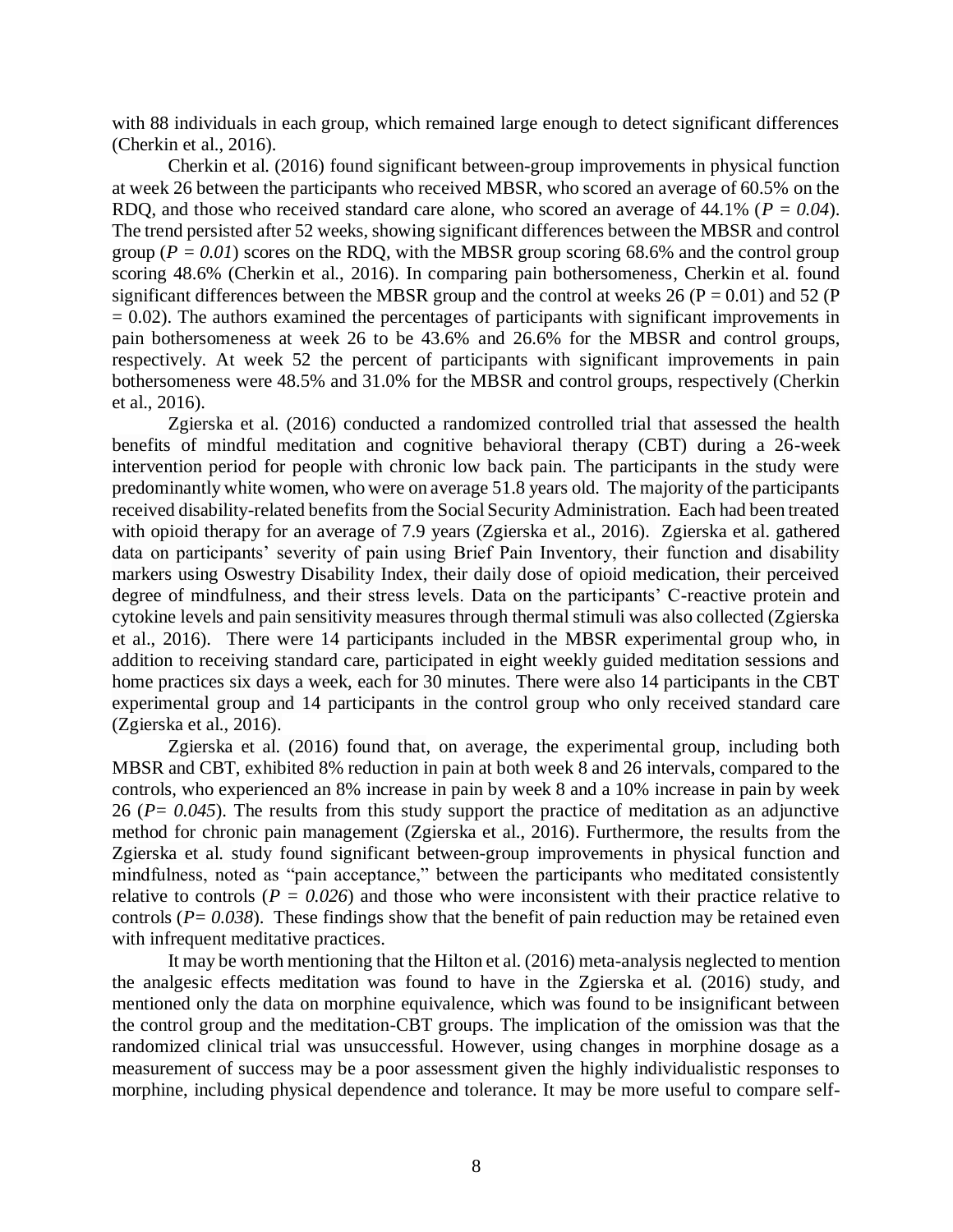assessment of pain while maintaining equipotent doses of morphine for such a study, and therefore reporting on the results found from the "brief pain inventory" (Zgierska et al., 2016) would be most informative.

Kratz, Murphy, Kalpakjian, and Chen (2018) measured the relationship between pain medications, such as opioids, and pain acceptance in 120 adults with chronic pain and spinal cord injuries. Their secondary analysis measured pain severity and distribution using the Brief Pain Inventory, depressive symptoms using the Patient Health Questionnaire-9, in relation to chronic pain acceptance, which was measured using the Chronic Pain Acceptance Questionnaire (Kratz et al., 2018). The study found that greater acceptance of pain was related to lower use of pain medications (Kratz et al., 2018). The authors also found that greater pain distribution was related to greater medication use, and, interestingly, that pain intensity was unrelated to the use of pain medications. The results of this study support the need for therapeutic programs that teach pain acceptance as an approach to chronic pain management, given the lower risks associated with lower pain medication consumption.

A randomized controlled study by Day et al. (2019) compared the feasibility, tolerability, acceptability, and effects of group mindfulness meditation, cognitive therapy, and mindful-based cognitive therapy for 69 patients experiencing chronic low back pain. For each of the treatment groups the results for the post-treatment data showed large improvements in pain interference, pain intensity, physical function and depression  $(P < 0.001)$  (Day et al., 2019). The follow-up data revealed significantly greater improvements for physical function with in the cognitive therapy treatment group, compared to the mindful meditation group (Day et al., 2019). The results from the study support mindful meditation as an adjunctive method of treatment for chronic lower back pain, as significant improvements in most of the measured categories were found. However, unlike the findings from the Zgierska et al. (2016) study, the results from the Day et al. study suggests that cognitive therapy may be a more effective method of treatment than mindful meditation. Unlike the Zgierska et al. study which compared mindful meditation, and cognitive therapy to standard care alone for a duration of 26 weeks, the Day et al. study lasted only 8 weeks, thus the different findings may be a result in procedural discrepancies.

The Michalsen et al. (2016) randomized control study compared changes in pain intensity, pain-related bothersomeness, physical function, stress levels, quality-of-life and psychological effects of group mindful meditation to a self-care exercise program. The study included 68 patients with chronic lower back pain and lasted a duration of 8 weeks (Michalsen et al., 2016). The study found that both intervention groups experienced a decrease in pain intensity, however there was not a significant between-group difference (Michalsen et al., 2016). However, stress levels were significantly lower in the mindful meditation group compared to the self-care exercise group ( $P =$ 0.011) (Michalsen et al., 2016). The study found no significant between-group effects in painrelated bothersomeness, physical function, quality of life or on the psychological scores. Despite the non-significant statistical findings, Michalsen et al. noted that the mindful meditation group consistently exhibited greater improvements compared to the exercise group intervention.

Ardito et al. (2017) compared salivary cortisol production in an initial group of 17 individuals with chronic lower back pain. Measuring cortisol levels as a stress-related biomarker is a useful technique when comparing treatments for pathologies that are associated with symptoms such as anxiety and depression (McEwen & Stellar, 1993). Ardito et al. conducted the program at the Department of Pain Management of the Hospital Santa Croce and Carle in Italy. The participants had all experienced at least three months of chronic lower back pain and ranged in ages from 20 to 65 (Ardito et al., 2017). Participants were excluded if they were also receiving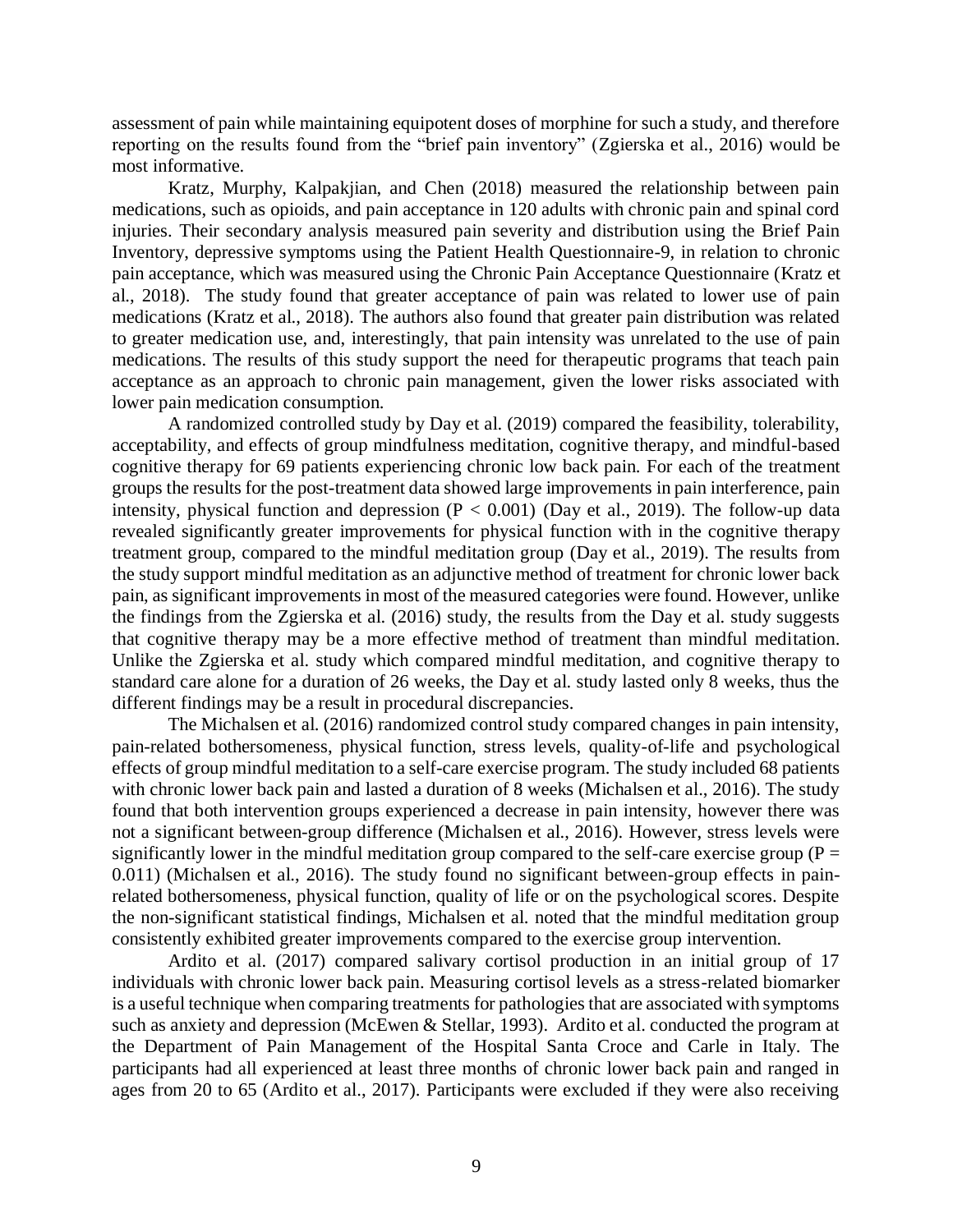psychiatric treatments (Ardito et al., 2017). The Ardito et al. study lasted 8 weeks, in which participants completed weekly 2-hour group sessions, at home self-care practices, and during the second to last week they completed a 7-hour group session. The practices included body-scan meditation, sitting and walking meditation as well as yoga exercises (Ardito et al., 2017). As a secondary form of analysis, Ardito et al. measured changes in pain severity, quality of life and depression were measured using the Numeric Rating Scale, the SF-36 Health Status Inventory, and the Beck Depression Inventory, respectively. A total of eight participant completed the entire meditation treatment program and also reported high degree of compliance (Ardito et al., 2017).

Ardito et al. (2017) found that among the eight participants who completed the meditation program, there was no significant difference between baseline and post treatment levels in salivary cortisol measured in the morning ( $P = 0.08$ ). However, a significant increase from baseline to post treatment levels in salivary cortisol was found in evening measurements ( $P = 0.006$ ). Despite these findings, all salivary measurements were compared to Cuneo general population, and were consistently lower in the MBSR group than the general population (Ardito et al., 2017). The results may have implications for patients with chronic pain and hypocortisolism, which is a common comorbidity (Ardito et al., 2017). However, decisive analysis of results from the Ardito et al. study are limited due to the extremely small sample size and high dropout rate of individuals included.

The Schmidt et al. (2015) study measured the efficacy of mindfulness-based stress reduction and changes in an EEG pattern that are associated with chronic pain. The study includes 22 patients with chronic lower back who completed an 8-week mindfulness-based stress reduction training (Schmidt et al., 2015). Schmidt et al. found significant changes in health-related life satisfaction ( $P = 0.01$ ), in depression ( $P = 0.04$ ), and affective pain perception ( $P = 0.04$ ) and pain severity ( $P = 0.01$ ) from baseline measurements to post treatment measurements. However, the EEG analysis revealed no significant changes from the initial time of measurement to the post treatment measurement (Schmidt et al., 2015). The author's findings support mindfulness-based stress reduction as a method of treatment for chronic pain management, however analysis of the results is limited due to the small scope of the study.

#### **Discussion**

Morone et al. (2016) conducted the largest study covered within this literature review, which included 282 participants with chronic lower back pain. The insignificant findings reported in the primary health categories Morone et al. measured, which were mobility and self-assessment of pain, may have related partly to the age criteria for this study, which excluded participants younger than 65. It is possible that changes in mobility, as a measure of success for the adjunctive treatments being measured, may be a poor primary assessment given other pathologies affecting mobility that are associated with increased age. The time frame of the study, while consistent with the MBSR training, may have also been a limiting factor (Morone et al., 2016). Morone et al. organized the intervention period to last 8 weeks, which was 44 weeks shorter than the study conducted by Cherkin et al. (2016), who found significant results. The two studies had similar sample sizes, but the average age of the participants in the Cherkin et al. study was 25.2 years lower than the average age of participants studied by Morone et al., and Cherkin et al. also organized the intervention period to last 52 weeks.

The qualitative results from Luiggi-Hernandez et al. (2017) were included within this review because their work is complementary to the Morone et al. (2016) study. Although changes in mobility and pain were found to be insignificant based on the results found by Morone et al. the analysis conducted by Luiggi-Hernandez et al. showed that, within a similar demographic (both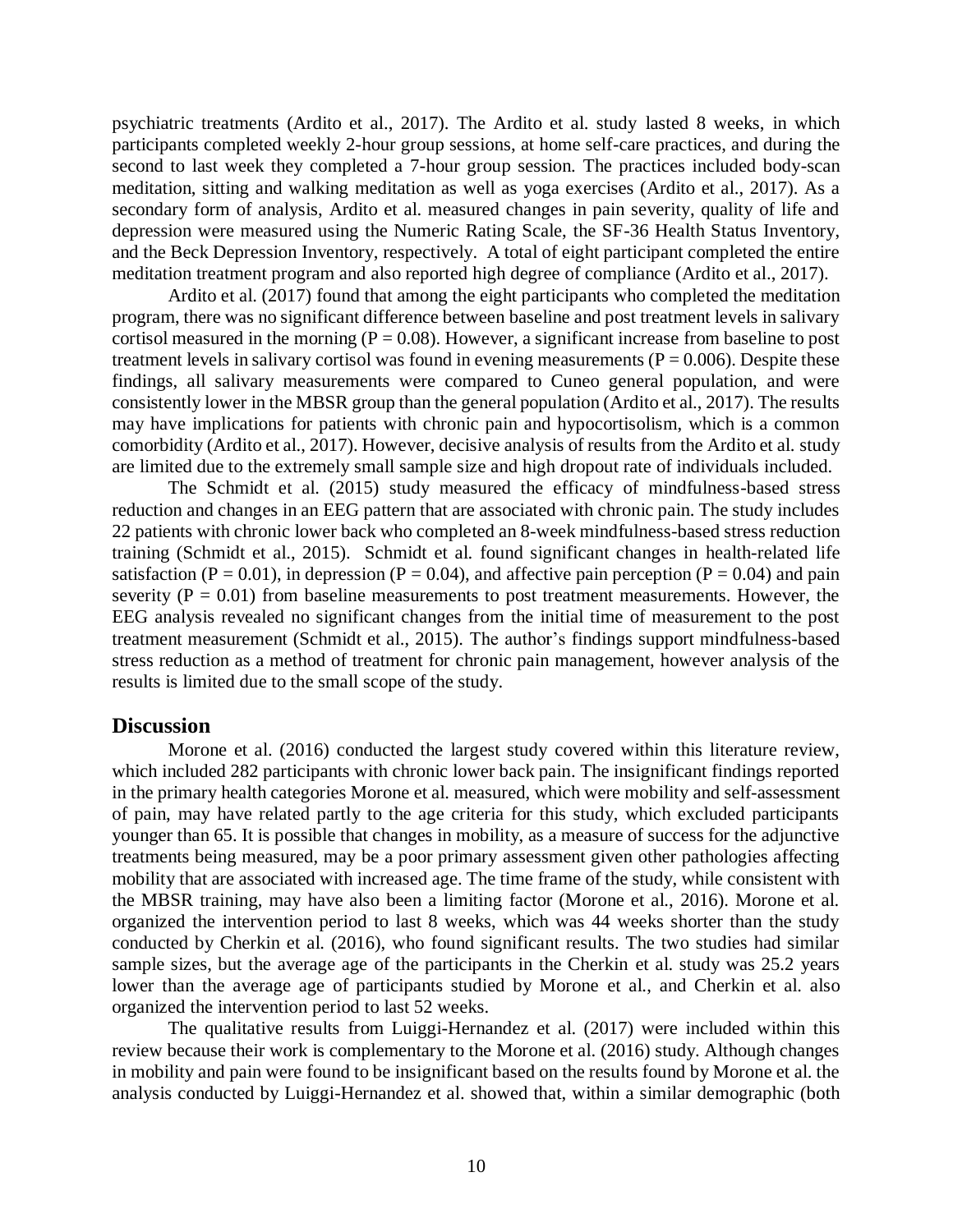included participants who were 65 or older), individuals may still experience relief from practicing mindful meditation. Commonly expressed themes found by Luiggi-Hernandez et al. within the group of 25 individuals included fewer reports of negative emotions, increased abilities involved in overcoming fear of pain, and noticeable shifts in pain awareness.

The second largest study included in this literature review was conducted by Cherkin et al. (2016) who analyzed the results of 264 participants during and after the conclusion of their 52 week long intervention. The authors found significant improvements in the MBSR experimental group in the areas of participant physical limitations and pain bothersomeness compared with the CBT experimental group and the control group. The primary findings from this study support MBSR, as a beneficial adjunctive method of treatment for people with chronic lower back pain (Cherkin et al., 2016). The author's findings are particularly compelling given the large sample size and time frame of the study, as well as the various health sources used to assess the scope and effectiveness of each treatment, through which they were able to show that MBSR may have lasting effects on chronic pain.

Kratz et al. (2018) found that within a study of 120 participants with chronic lower back pain, greater pain acceptance was related to lower use of pain medications. The findings of this study support treatment methods, including mindful meditation pain management, that do not rely on opioid medication, but aim to increase pain acceptance and address depressive symptoms (Kratz et al., 2018). Although the study has a large sample size, it was the only study found that relied on data from a survey, thus the study must be replicated in order to provide more evaluative evidence for the results found from the Kratz et al. cross-sectional survey.

Day et al. (2019) and Michalsen et al. (2016) conducted studies with intervention periods of 8 weeks and had similar sample sizes of 69 and 68, respectively. Both studies found the meditation intervention groups experienced significant decreases in both pain-related bothersomeness and physical function (Day et al., 2019; Michalsen et al., 2016). In comparing a mindful meditation group to an exercise group, Michalsen et al. found no between-group significant differences in pain-related bothersomeness, physical function, or quality of life, or in psychological scores. The findings are not surprising because the study compared two methods of treatment that emphasize self-care. It is likely that the exercise group experienced many of the benefits associated with the practice of mindful meditation, such as self-awareness and, possibly, pain acceptance.

Day et al. (2019) and Zgierska et al. (2016) compared the efficacy of mindful meditation intervention to cognitive therapy as an adjunctive method of chronic pain management. The Day et al. and Zgierska et al. results differ in that Day et al. found that the cognitive therapy group exhibited greater improvements in physical function. These results were not duplicated in the Zgierska et al. study, but the studies' findings were similar in all other measurement outcomes. Zgierska et al. included only 35 study participants, however the duration of the intervention was 26 weeks. The discrepancies in procedural organization and sample size likely contributed to the inconsistent results obtained by Day et al. and Zgierska et al.

Schmidt et al. (2015) and Ardito et al. (2017) had the smallest sample sizes of the studies included with in this review, which were 22 and 8 respectively. Sample sizes equal to or greater than 30 are considered to be sufficiently large and are less likely to have skewed results based on sampling error. Schmidt et al.'s analysis of EEG patterns revealed no significant changes between baseline measurements and measurements taken after week 8 of the MBSR intervention. These findings vary from the results obtained by Santarnecchi et al. (2014). The two studies had nearly identical sample sizes and procedural designs, however Santarnecchi et al. did not use chronic pain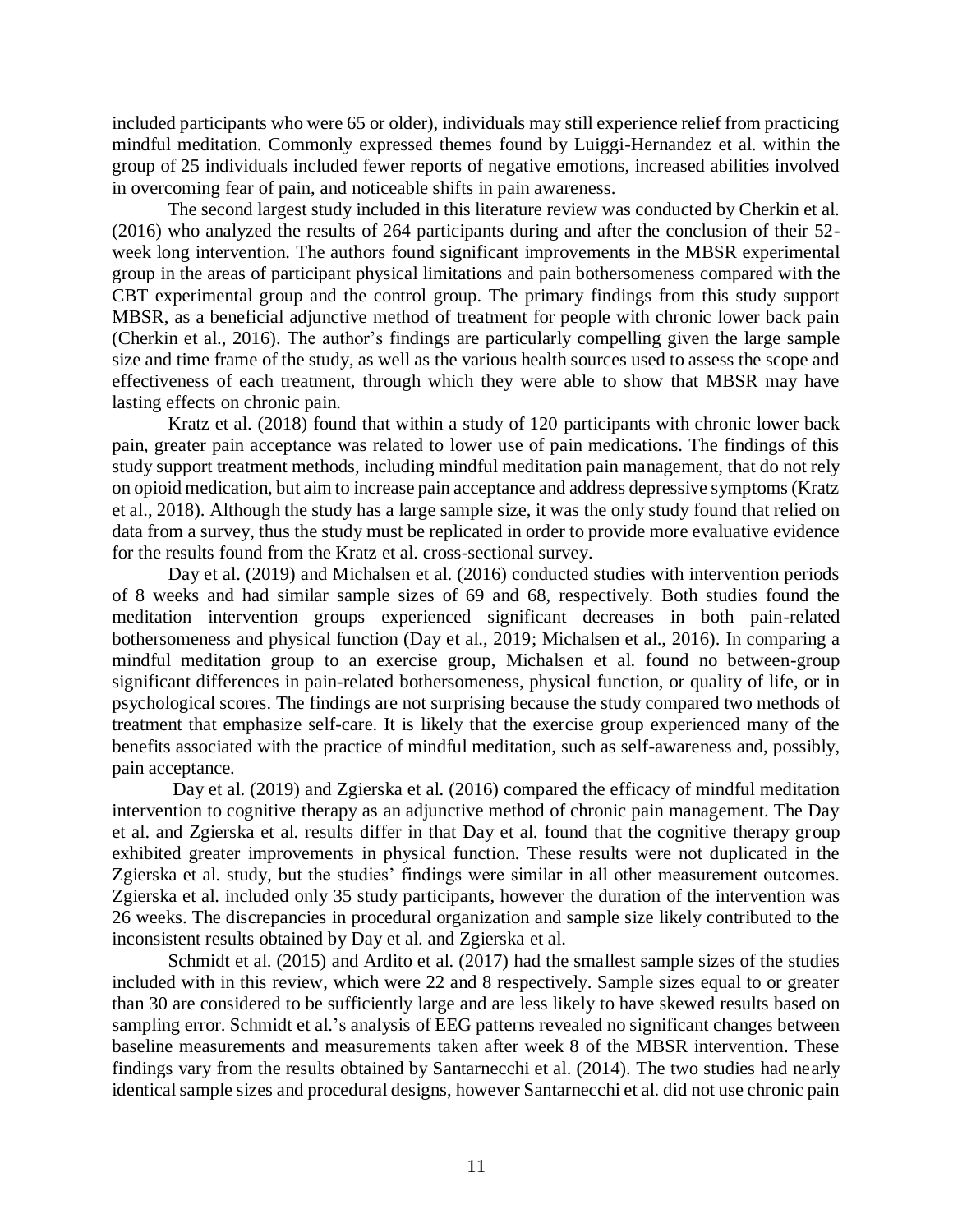as an inclusion criterion, and thus was not included within the literature review. Analysis for both the Schmidt et al. and Santarnecchi et al. studies are greatly limited due to the small sample size and narrow intervention periods. While the results obtained by Ardito et al. were even more limited by the small scope of the study, the increased levels of cortisol may be related to the amount of time the participants had experienced chronic pain. The authors imply that the greater the amount of time a person experiences chronic pain, the more likely the HPA axis becomes less responsive to the pain as a stress signal, thus there is a reduction in the serum cortisol levels. The research on HPA axis activity as it pertains to chronic musculoskeletal pain is however somewhat inconclusive (Ardito et al., 2017).

Mindfulness as practiced within the MBSR program, through exercises such as the body scan or sitting meditation, have been found to have numerous physiological effects (Dreeben et al., 2013). For example, Ditto, Eclache, and Goldman (2006) found that the body scan affects parasympathetic activity, which was measured by Respiratory Sinus Arrhythmia (RSA), reflecting heart and breathing rate synchronicity. Skin conductance level (SCL), and peripheral temperature (PT) have also been shown to lower significantly during and post practicing the body scan, implying that body scan, in particular, may lower sympathetic activation (Lush et al. 2009). Significant decreases in overall systolic blood pressure (SBP) and diastolic blood pressure (DBP) have been found in MBSR groups (Nyklíček, Mommersteeg, Van Beugen, Ramakers & Van Boxtel, 2013). Down regulation of the pro-inflammatory NF-κB-related gene expression has frequently been found post-MBSR treatment (Niles, Mehta, Corrigan, Bhasin, & Denninger, 2014). Gallegos, Lytle, Moynihan, and Talbot (2015) significant decreases in interleukin (IL)-6 levels, another inflammatory biomarker important in the physiological regulation.

Additional treatments and adjunctive methods for chronic pain management are necessary due to the high number of individuals living with chronic pain, the significant economic cost of chronic pain within the U.S., and the risks associated with current treatments. More specifically, the data indicating increased prevalence of people receiving total joint replacement surgeries, a shift to younger ages, and racial discrepancies in (what), shows that further research evaluating alternative methods of chronic pain management is needed to provide adults living with chronic pain with a range of preventative treatment options and to ensure that surgery is utilized as a last result. The observed racial discrepancies, mentioned previously, evoke questions about possible physical overuse and underuse of joints, the balance of information provided to patients of different racial backgrounds, and other confounding variables, such as geography and access, that may influence the disparities found. While many joint replacement surgeries are deemed necessary, especially if there is damage to articular cartilage, it is imperative that surgery, as a form of treatment of chronic joint pain, is not opted for without comprehensive exploration of less invasive and less costly options.

## **Conclusion**

The literature reviewed indicates that people suffering from chronic lower back pain may benefit from completing the MBSR program while also receiving standard care. Although some results from the literature are consistent with the findings obtained from the University of Massachusetts, Center for Mindfulness Clinic developed by Jon Kabat-Zinn, methodological limitations preclude any definitive conclusions regarding the efficacy of meditation as a method for chronic lower back pain management. The review supports the need for continued research on methods of treatment for chronic pain management that are both valid and reliable, with the goal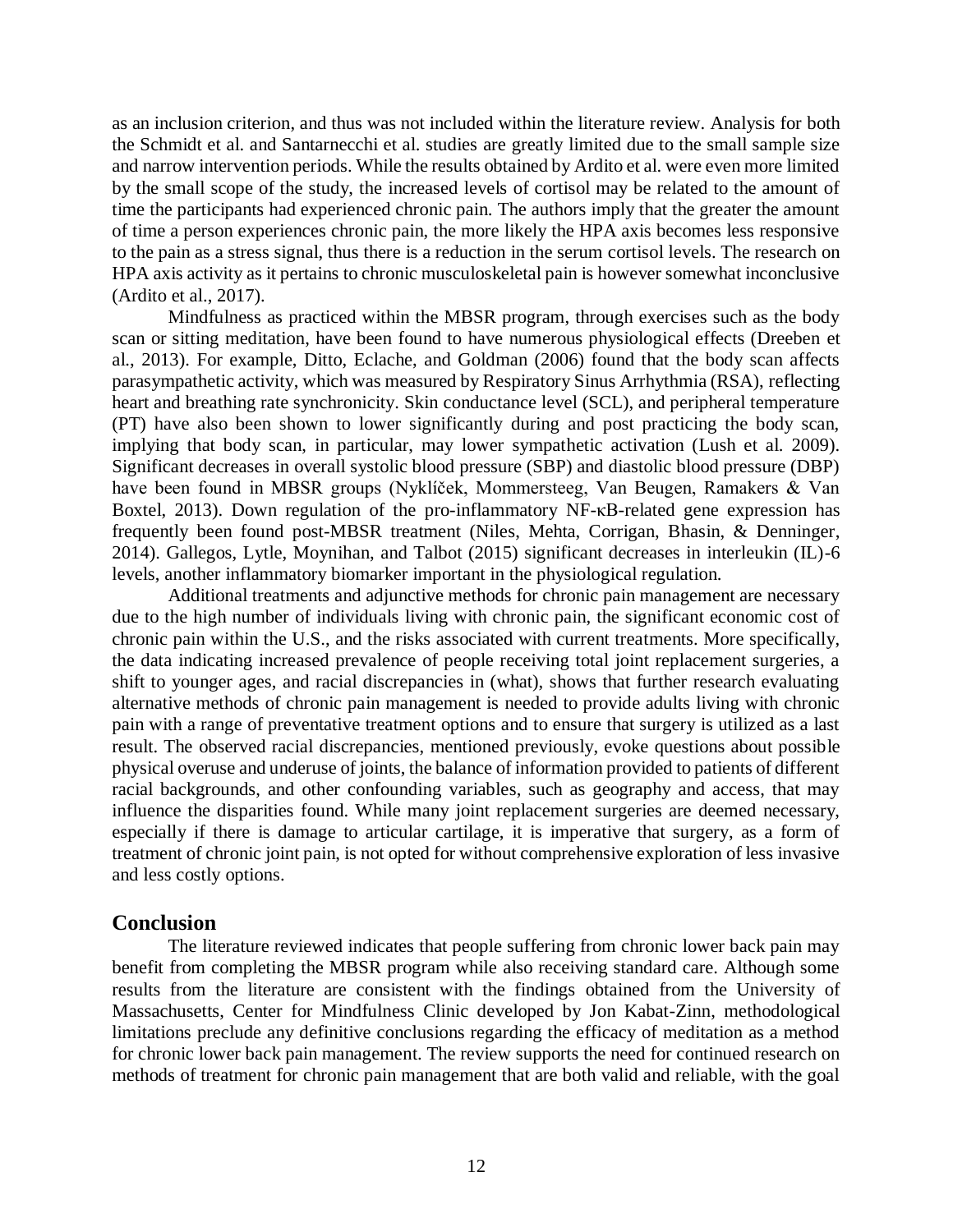of helping clinicians develop the most effective interventions to help alleviate chronic lower back pain.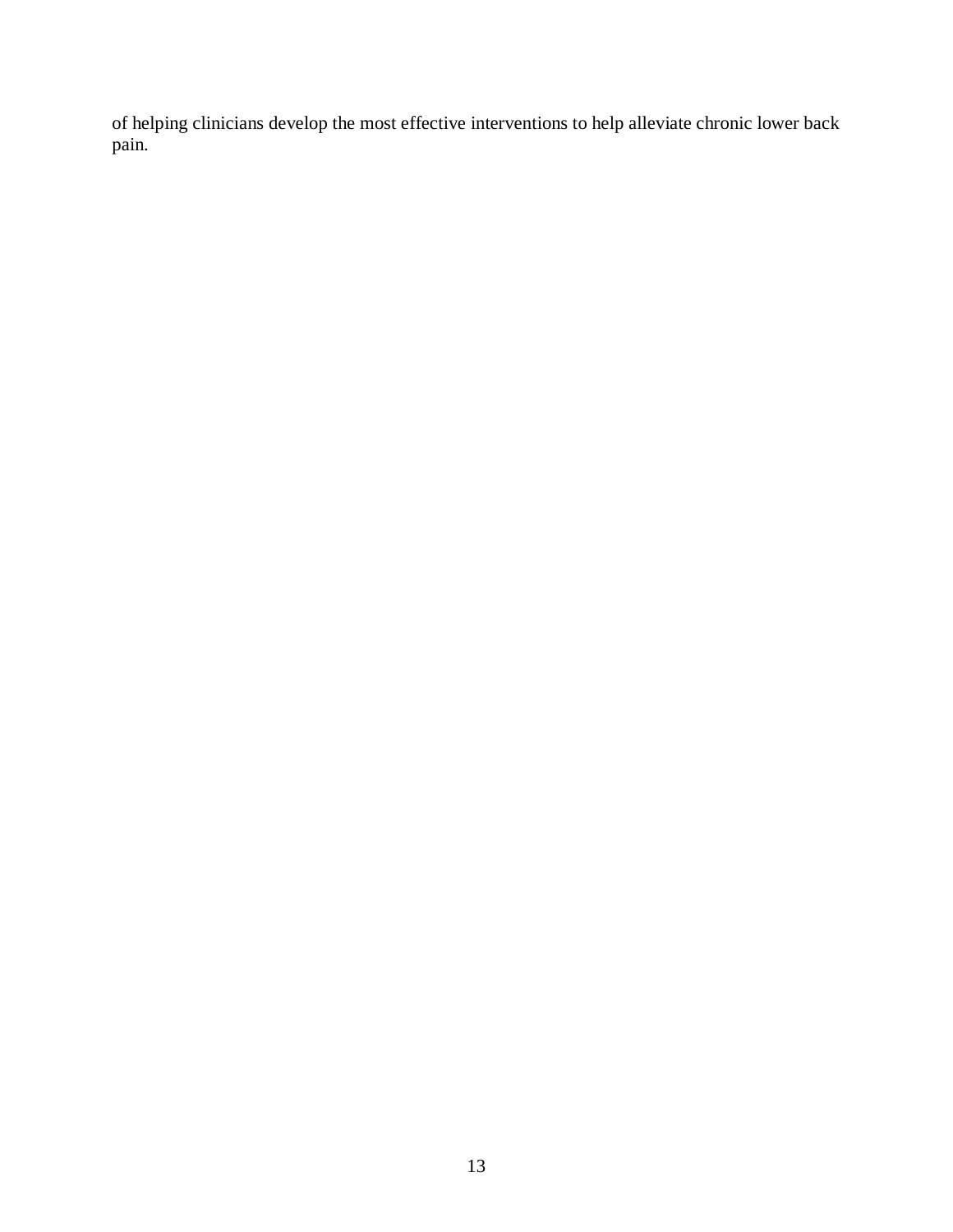## **References**

Ardito, R. B., Pirro, P. S., Re, T. S., Bonapace, I., Menardo, V., Bruno, E., & Gianotti, L. (2017). Mindfulness-based stress reduction program on chronic low-back pain: a study investigating the impact on endocrine, physical, and psychologic functioning. *The Journal of Alternative and Complementary Medicine*, *23*(8), 615-623.

Ballantyne, J. C., & Mao, J. (2003). Opioid therapy for chronic pain. *New England Journal of Medicine*, *349*(20), 1943-1953.

Banth, S., & Ardebil, M. D. (2015). Effectiveness of mindfulness meditation on pain and quality of life of patients with chronic low back pain. *International Journal of Yoga*, *8*(2), 128.

Clark, W. C., Yang, J. C., & Janal, M. N. (1986). Altered pain and visual sensitivity in humans: the effects of acute and chronic stress. *Annals of the New York Academy of Sciences*, *467*(1), 116-129.

Compton, W. M., & Volkow, N. D. (2006). Major increases in opioid analgesic abuse in the United States: concerns and strategies. *Drug and Alcohol Dependence*, *81*(2), 103-107.

Corder, G., Castro, D. C., Bruchas, M. R., & Scherrer, G. (2018). Endogenous and exogenous opioids in pain. *Annual Review of Neuroscience*, *41*, 453-473.

Dahlhamer, J., Lucas, J., Zelaya, C., Nahin, R., Mackey, S., DeBar, L., ... Helmick, C. (2018). Prevalence of chronic pain and high-impact chronic pain among adults—United States, 2016. *Morbidity and Mortality Weekly Report*, *67*(36), 1001.

Day, M. A., Ward, L. C., Ehde, D. M., Thorn, B. E., Burns, J., Barnier, A., ... Jensen, M. P. (2019). A pilot randomized controlled trial comparing mindfulness meditation, cognitive therapy, and mindfulness-based cognitive therapy for chronic low back pain. *Pain Medicine (Malden, Mass.)*, 03 January 2019.

Ditto, B., Eclache, M., & Goldman, N. (2006). Short-term autonomic and cardiovascular effects of mindfulness body scan meditation. *Annals of Behavioral Medicine*, *32*(3), 227-234.

Dreeben, S. J., Mamberg, M. H., & Salmon, P. (2013). The MBSR body scan in clinical practice. *Mindfulness*, *4*(4), 394-401.

Gamaro, G. D., Xavier, M. H., Denardin, J. D., Pilger, J. A., Ely, D. R., Ferreira, M. B. C., & Dalmaz, C. (1998). The effects of acute and repeated restraint stress on the nociceptive response in rats. *Physiology & Behavior*, *63*(4), 693-697.

Gallegos, A. M., Lytle, M. C., Moynihan, J. A., & Talbot, N. L. (2015). Mindfulness-based stress reduction to enhance psychological functioning and improve inflammatory biomarkers in trauma-exposed women: A pilot study. *Psychological Trauma: Theory, Research, Practice, and Policy*, *7*(6), 525.

Institute of Medicine. (2011). Relieving pain in America: A blueprint for transforming prevention, care, education, and research. *The National Academies Collection: Reports funded by National Institutes of Health*.

Luiggi-Hernandez, J. G., Woo, J., Hamm, M., Greco, C. M., Weiner, D. K., & Morone, N. E. (2017). Mindfulness for chronic low back pain: a qualitative analysis. *Pain Medicine*, *19*(11), 2138-2145.

McEwen, B. S., & Stellar, E. (1993). Stress and the individual: mechanisms leading to disease. *Archives of Internal Medicine*, *153*(18), 2093-2101.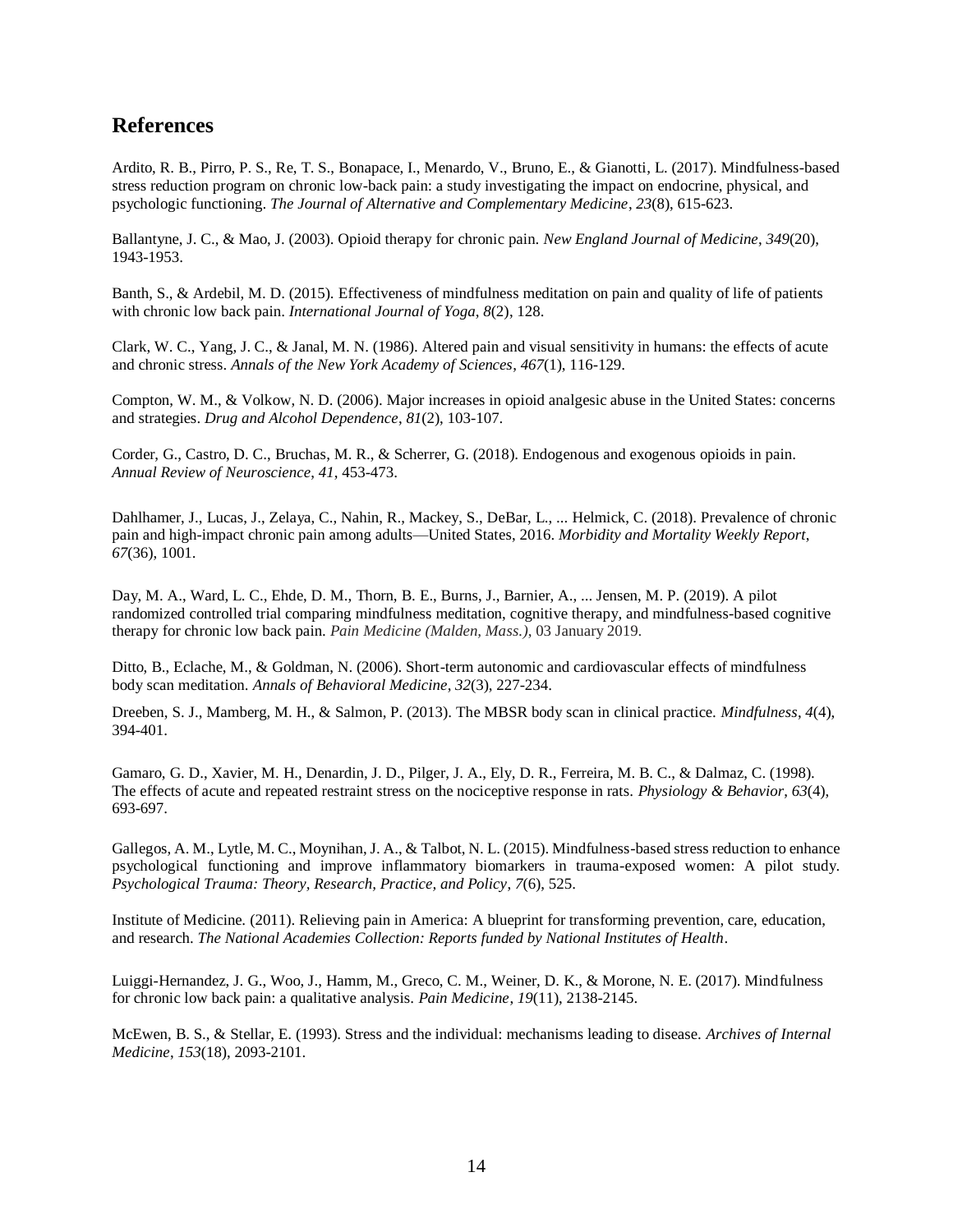Michalsen, A., Kunz, N., Jeitler, M., Brunnhuber, S., Meier, L., Lüdtke, R., ... & Kessler, C. (2016). Effectiveness of focused meditation for patients with chronic low back pain—a randomized controlled clinical trial. *Complementary Therapies In Medicine*, *26*, 79-84.

Morone, N. E., Greco, C. M., Moore, C. G., Rollman, B. L., Lane, B., Morrow, L. A., ... & Weiner, D. K. (2016). A mind-body program for older adults with chronic low back pain: A randomized clinical trial. *JAMA internal medicine*, *176*(3), 329-337.

NIH MedlinePlus. (11 Feb. 2019). Chronic Pain. Retrieved from medlineplus.gov/chronicpain.html.

Niles, H., Mehta, D. H., Corrigan, A. A., Bhasin, M. K., & Denninger, J. W. (2014). Functional genomics in the study of mind-body therapies. *Ochsner Journal*, *14*(4), 681-695.

Nyklíček, I., Mommersteeg, P., Van Beugen, S., Ramakers, C., & Van Boxtel, G. J. (2013). Mindfulness-based stress reduction and physiological activity during acute stress: A randomized controlled trial. *Health Psychology*, *32*(10), 1110.

Hilton, L., Hempel, S., Ewing, B. A., Apaydin, E., Xenakis, L., Newberry, S., ... & Maglione, M. A. (2016). Mindfulness meditation for chronic pain: systematic review and meta-analysis. *Annals of Behavioral Medicine*, *51*(2), 199-213.

Hoots, B. E., Xu, L., Kariisa, M., Wilson, N. O., Rudd, R. A., Scholl, L., ... & Seth, P. (2018). 2018 Annual surveillance report of drug-related risks and outcomes--United States.

Kabat-Zinn, J. (1990). *Full Catastrophe Living*. New York: Bantam Dell.

Kabat-Zinn, J. (2003). Mindfulness-based interventions in context: Past, present, and future*. Clinical Psychology: Science and Practice, 10*(2), 144-156.

Kabat-Zinn, J., Lipworth, L., & Burney, R. (1985). The clinical use of mindfulness meditation for the self-regulation of chronic pain. *Journal of Behavioral Medicine*, *8*(2), 163-190.

Kabat-Zinn, J. (1982). An outpatient program in behavioral medicine for chronic pain patients based on the practice of mindfulness meditation: theoretical considerations and preliminary results. *General Hospital Psychiatry*, *4*(1), 33- 47.

Kratz, A. L., F Murphy, J., Kalpakjian, C. Z., & Chen, P. (2018). Medicate or meditate? greater pain acceptance is related to lower pain medication use in persons with chronic pain and spinal cord injury. *The Clinical Journal of Pain*, *34*(4), 357-365.

Krebs, E. E., Gravely, A., Nugent, S., Jensen, A. C., DeRonne, B., Goldsmith, E. S., ... & Noorbaloochi, S. (2018). Effect of opioid vs. non opioid medications on pain-related function in patients with chronic back pain or hip or knee osteoarthritis pain: the SPACE randomized clinical trial. *JAMA, 319*(9), 872-882.

Kremers, H. M., Larson, D. R., Crowson, C. S., Kremers, W. K., Washington, R. E., Steiner, C. A., ... & Berry, D. J. (2015). Prevalence of total hip and knee replacement in the United States. *The Journal of Bone and Joint Surgery. American volume*, *97*(17), 1386.

Lush, E., Salmon, P., Floyd, A., Studts, J. L., Weissbecker, I., & Sephton, S. E. (2009). Mindfulness meditation for symptom reduction in fibromyalgia: Psychophysiological correlates. *Journal of Clinical Psychology in Medical Settings*, *16*(2), 200.

Schappert SM, Burt CW. *Ambulatory care visits to physician offices, hospital outpatient departments, and emergency departments: United States, 2001–02*. Vital Health Stat 13 2006;13: 5,18. [PubMed](http://www.ncbi.nlm.nih.gov/pubmed/16471269)